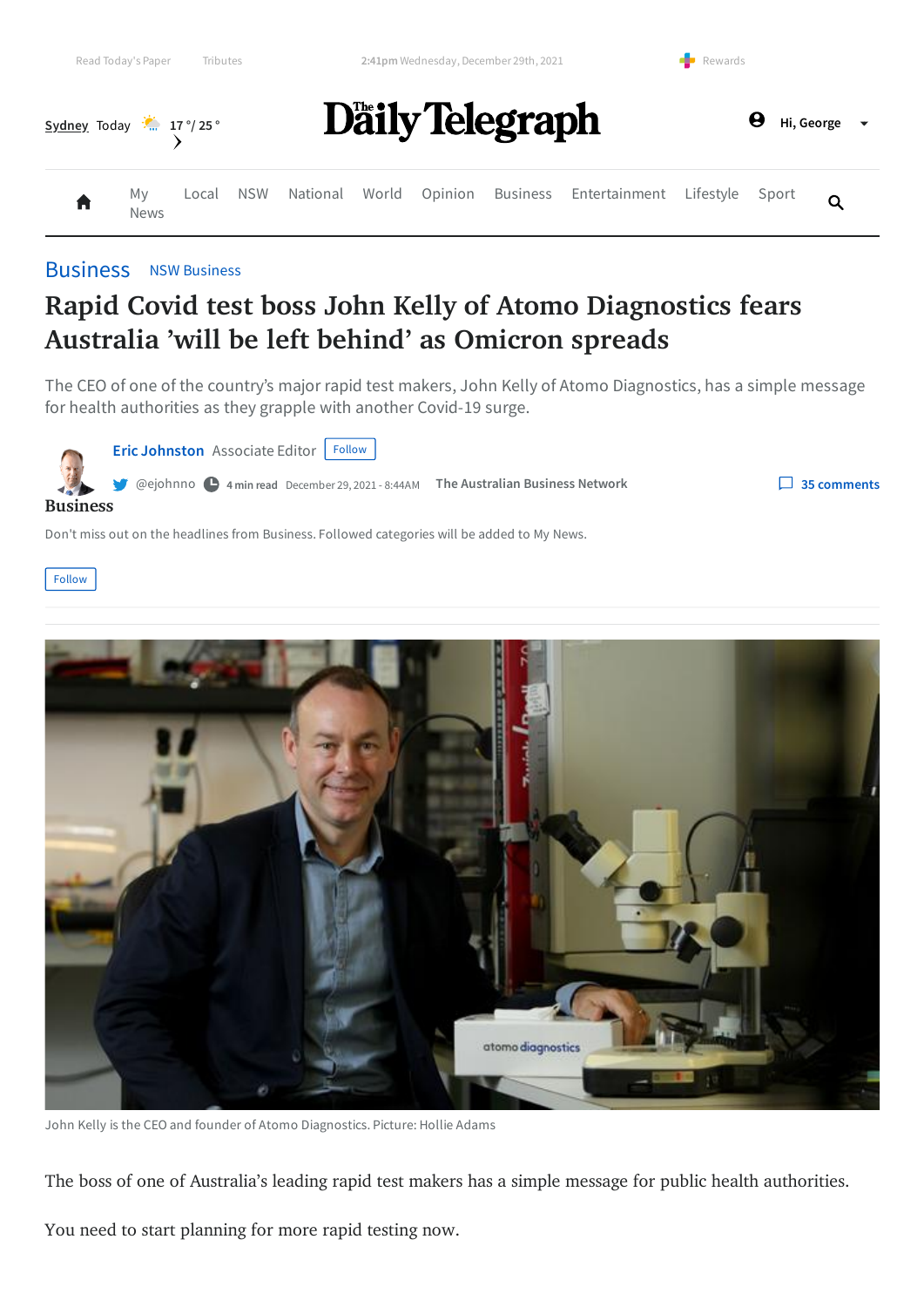John Kelly, the chief executive of ASX-listed medtech Atomo Diagnostics, says Australia needs to catch up with the rest of the world – particularly Europe – when it comes to widespread use of rapid testing and accept that it can play an important role in the Covid healthcare response.

With testing sites around the nation swamped and results taking days to arrive, Kelly says it is time health authorities rethink their reliance on costly lab, or PCR, testing for Covid.

"If the current situation doesn't make that clear – I'm not sure what would. Rapid testing is one of the key pillars of Covid response," he says.

"There's no national rapid test strategy and we've been waiting two years for this to happen. I don't understand why as a nation we are not better prepared," he says.



Covid PCR testing centres are being swamped, including this one at Bondi. Picture: Getty Images

His comments come amid a backdrop of a crippling backlogs at Covid testing sites just as Omicron case numbers enter the thousands. Testing sites are being swamped by genuine cases, but also those deemed a contact from attending the same venue. Others need tests to travel, while many are looking for peace of mind to visit older relatives. The pressure building on the system is resulting in [disastrous](https://www.theaustralian.com.au/nation/coronavirus-australia-live-news-warring-states-fail-covid-test-at-border/live-coverage/8f9fcd0d0030e334d643200969d7d1d9) errors, including up to 1000 NSW patients being given the wrong PCR test results.

Queensland on Tuesday held the line over visitors still needing a [negative](https://www.theaustralian.com.au/nation/qld-covid-big-change-to-virus-rules-as-cases-surge-to-new-record/news-story/ac3d0d5309bd26f9dc66e86e1197f263) PCR Covid test to enter the state.

Atomo, which develops and commercialises antigen-based tests, has been leading the charge in Australia for wider take-up of rapid tests by government to ease the pressure on the lab-based PCR testing. But talks have so far generated little interest.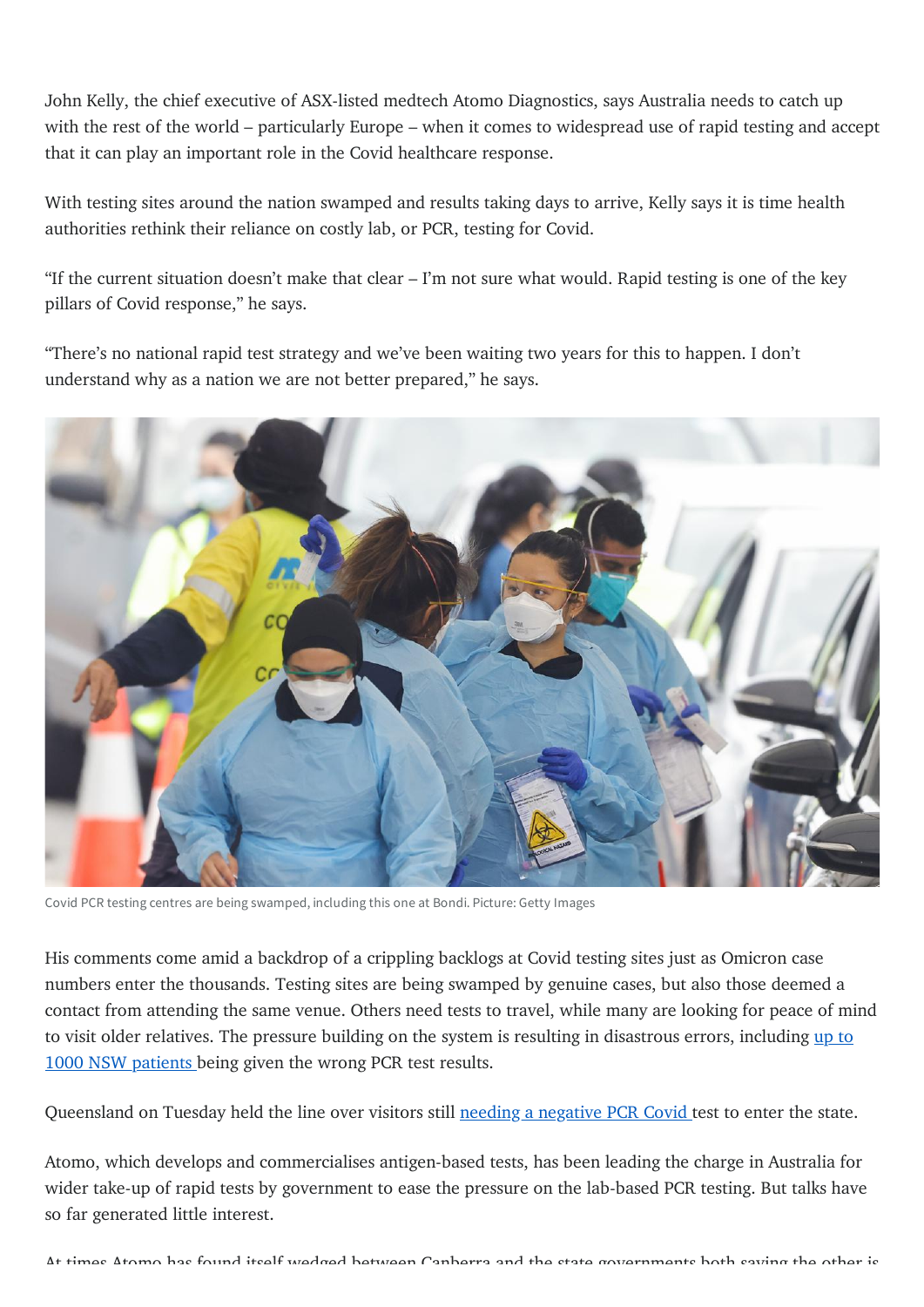At times Atomo has found itself wedged between Canberra and the state governments both saying the other is responsible for pushing rapid tests, leaving Australia with one of the lowest adoption rates in the developed world.

Rapid testing has become common across Europe, with many countries offering free government-funded tests. Tests are available over the counter or at specially set-up testing centres to control standards. They are handed out by retailers and at major venues.

However, as Omicron cases have spread across Europe through December, some countries have started to see shortages.

While the Sydney-based Atomo sells its testing kits to governments overseas, in Australia its customers are largely limited corporates looking to provide rapid testing for staff. Atomo is also in the final stage of securing regulatory approval for its home-testing kits.

The reasons for slow take-up are complex, but for Kelly it boils down to a structural imbalance across public health, with pathology operators deeply embedded in how public health is funded. The status quo dominates. Pathology labs receive up to \$110 for every Covid PCR test. Consumers or business often pay the full rate of the \$15-20 per unit for the rapid test.

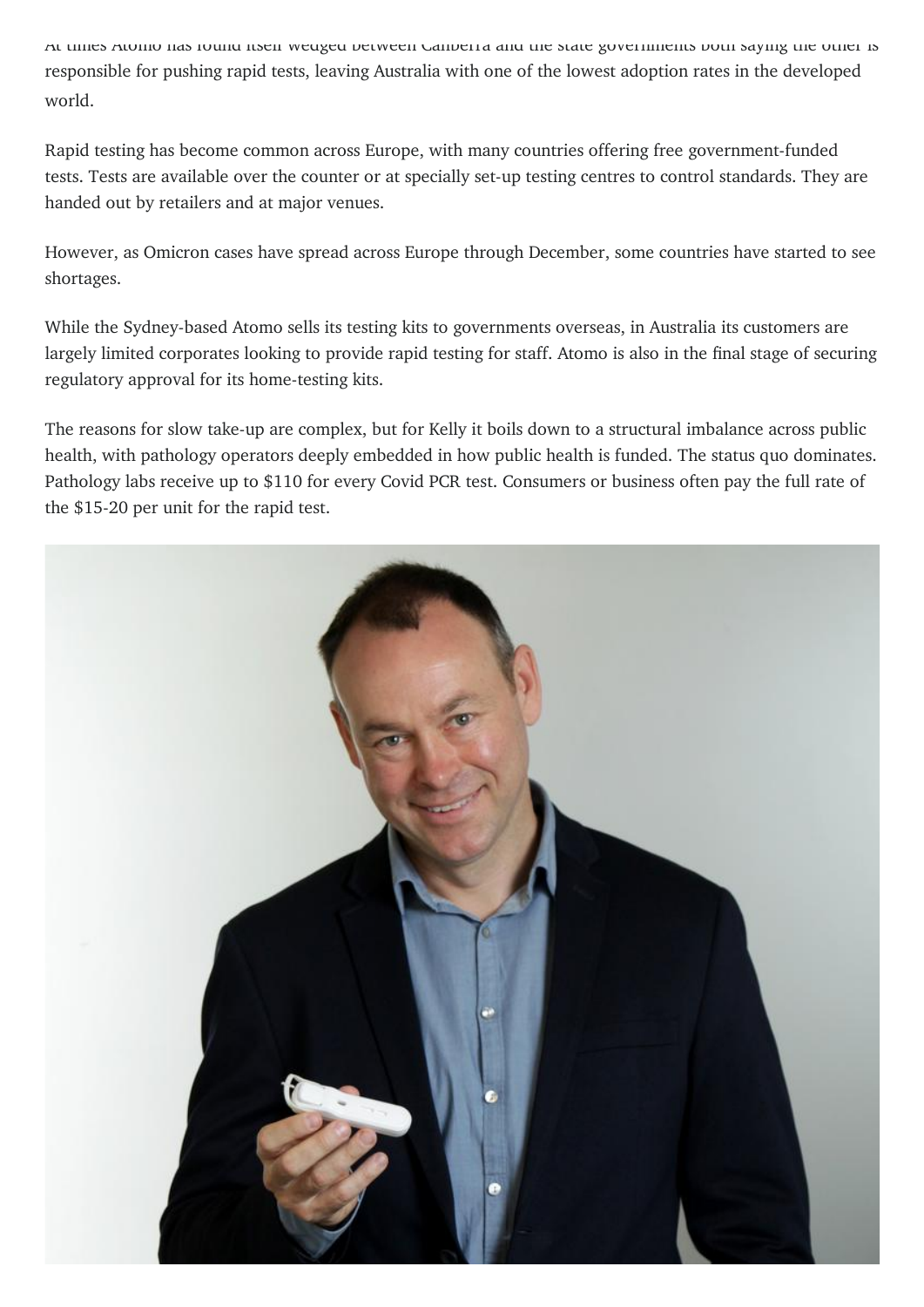

Australia needs to roll out more rapid testing, says John Kelly.

ASX-listed pathology providers such as Sonic Healthcare or Healius have been major beneficiaries from Covid-19 testing in Australia. Sonic has conducted more than 36 million Covid PCR tests both here and offshore since the beginning of the pandemic. In August Sonic reported record profit and revenue boosted by testing contracts. Healius's test volumes have averaged above 40,000 per day.

As people line up at testing sites, Kelly sees incredible waste.

While a lab test can provide a highly accurate reading at any point in time, users can have confidence in the rapid testing when it is performed correctly, he says. Multiple tests over several days can give Australians even higher levels of confidence in the accuracy of rapid test results.

With the PCR testing system facing extreme pressure, particularly in NSW, the results coming back are of little use for thousands of people who are causal contacts or need the test to travel, Kelly argues.

"Unless you sat in the house for up to five days, the results are meaningless. It's pretty much a waste of time and effort for everybody, because you don't get the result quick enough for it to be actionable," Kelly says.

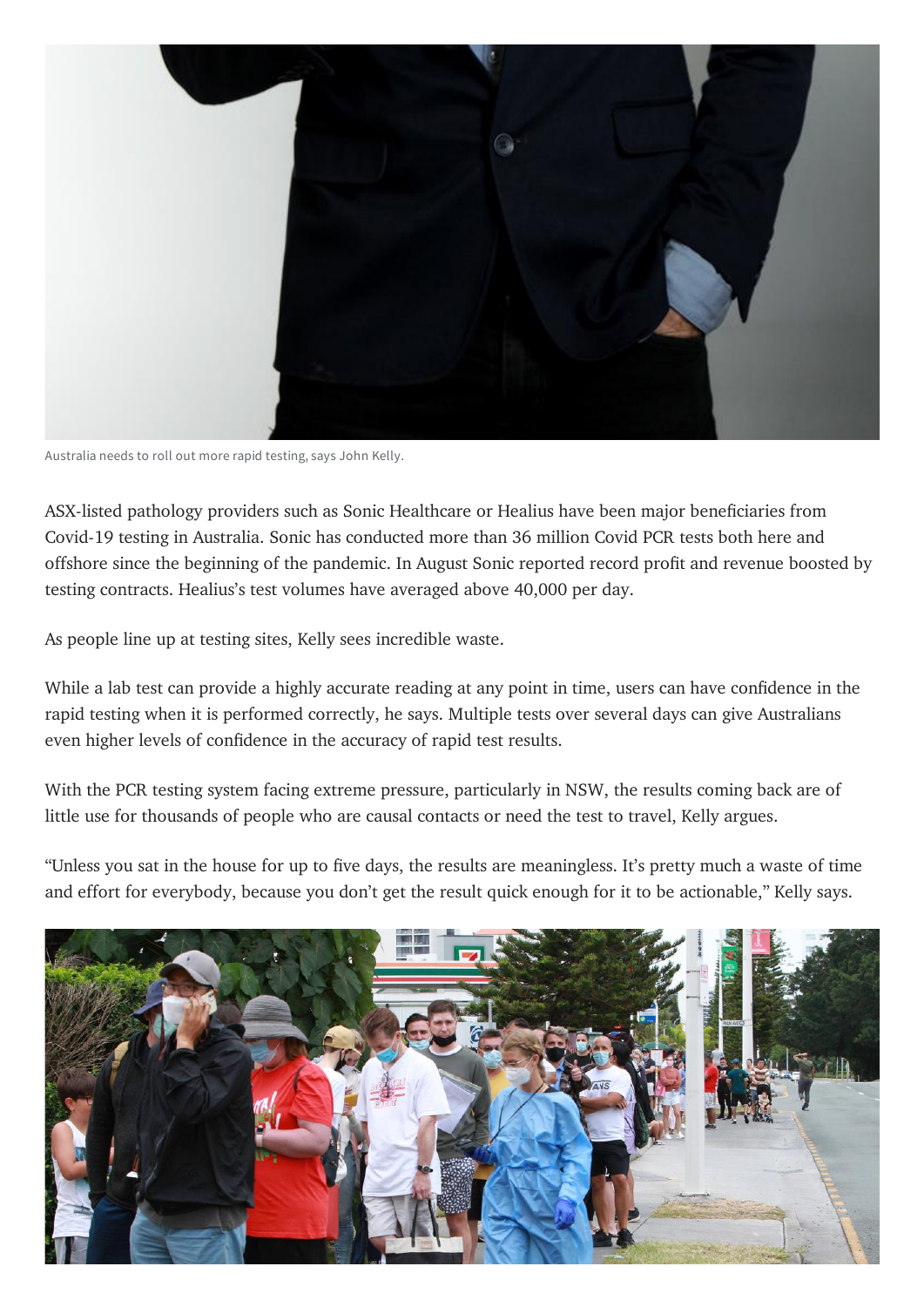

Long queues of people at the Travellers Covid testing centre in Surfers Paradise. Picture: Mike Batterham

Australia will soon find a bigger problem looming with testing.

The US government is in the process of signing contracts for 500 million rapid tests to be available free of charge and to be rolled out as soon of possible.

This is putting intense pressure on supply chains and it's likely to see substantial stock diverted into the US market as producers struggle to keep up on top of additional demand during the Omicron spread.

This is making Australia more reliant on several testing kits imported from China.

Kelly says Atomo has guaranteed access to 20 million of its specialised kits though its US manufacturing partner, but shortages will be felt.

"There is going to be a crunch on the availability of good-quality tests – not cheap ones, but the good ones. I think being able to guarantee Australia 20 million tests over the next 12 months is really important."

Australia is also missing out on local manufacturing opportunities.

Atomo is looking to develop its own manufacturing but talks with state governments as well as Canberra have failed to spark interest in supporting local medtech.

"There's just not real strategic appetite to invest in Australian technology.

"The US government is spending billions of dollars making sure that it is able to make tests in the future and not only for the Covid pandemic but also future pandemics that are coming. Where's the Australian government's response to that?" Kelly says.

<span id="page-4-0"></span>johnstone@theaustralian.com.au

## **More Coverage**

**[Spending](https://www.dailytelegraph.com.au/business/consumer-spending-holds-up-despite-omicron-but-business-confidence-sliding/news-story/878a18d73d0329d4e5343e57eaab2abc) holds up despite Omicron [Testing](https://www.dailytelegraph.com.au/business/cancelled-flights-test-delays-no-barrier-to-summer-holidayseekers/news-story/836805a00e4e661a405903168c53adba) rules fail to halt rush north Fast lane: F1 team [leader's](https://www.dailytelegraph.com.au/business/from-red-bull-to-mercedes-what-netflix-f1-racing-series-tells-us-about-managing-for-luck/news-story/af908c7132a10c3c6f0433ccb8ffedcd) lesson for every Aussie boss**

**Join the conversation** (35 comments)

#### **More related stories**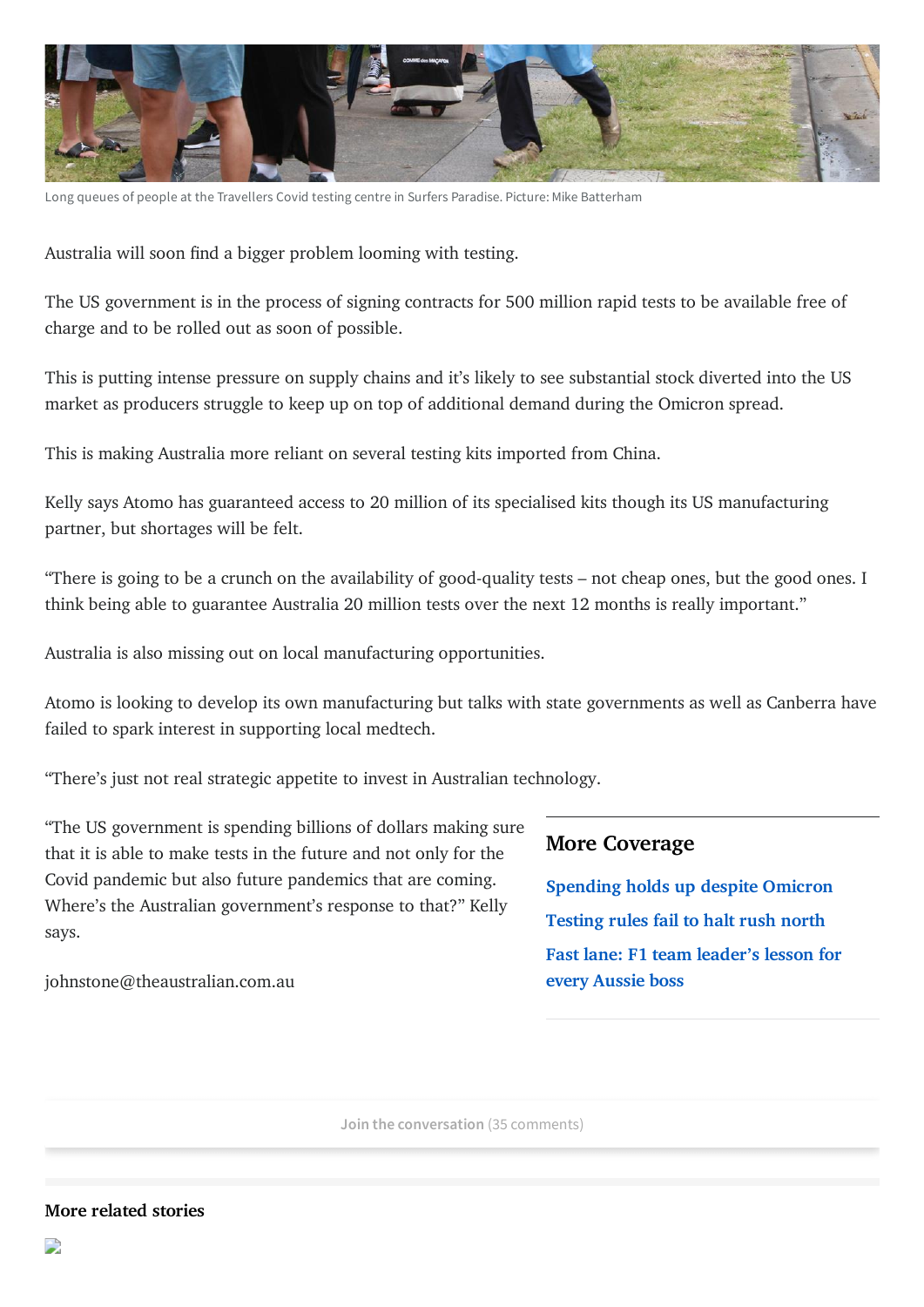[Business](https://www.dailytelegraph.com.au/business)

## **Shoppers snap up jewellery at [Christmas](https://www.dailytelegraph.com.au/business/michael-hill-flags-better-firsthalf-earnings/news-story/511ee44037f878f63ba39f34d70c7f7a)**

Shoppers ignored Omicron concerns to tick off shopping lists in November and December, delivering a shinier outlook for the retail jewellery group.

 $\overline{\phantom{a}}$ 

[Business](https://www.dailytelegraph.com.au/business)

## **Fast lane: F1 team [leader's](https://www.dailytelegraph.com.au/business/from-red-bull-to-mercedes-what-netflix-f1-racing-series-tells-us-about-managing-for-luck/news-story/af908c7132a10c3c6f0433ccb8ffedcd) lesson for every Aussie boss**

A team leader in Formula One has some stark lessons for every Australian boss who wants a workplace with high-octane results.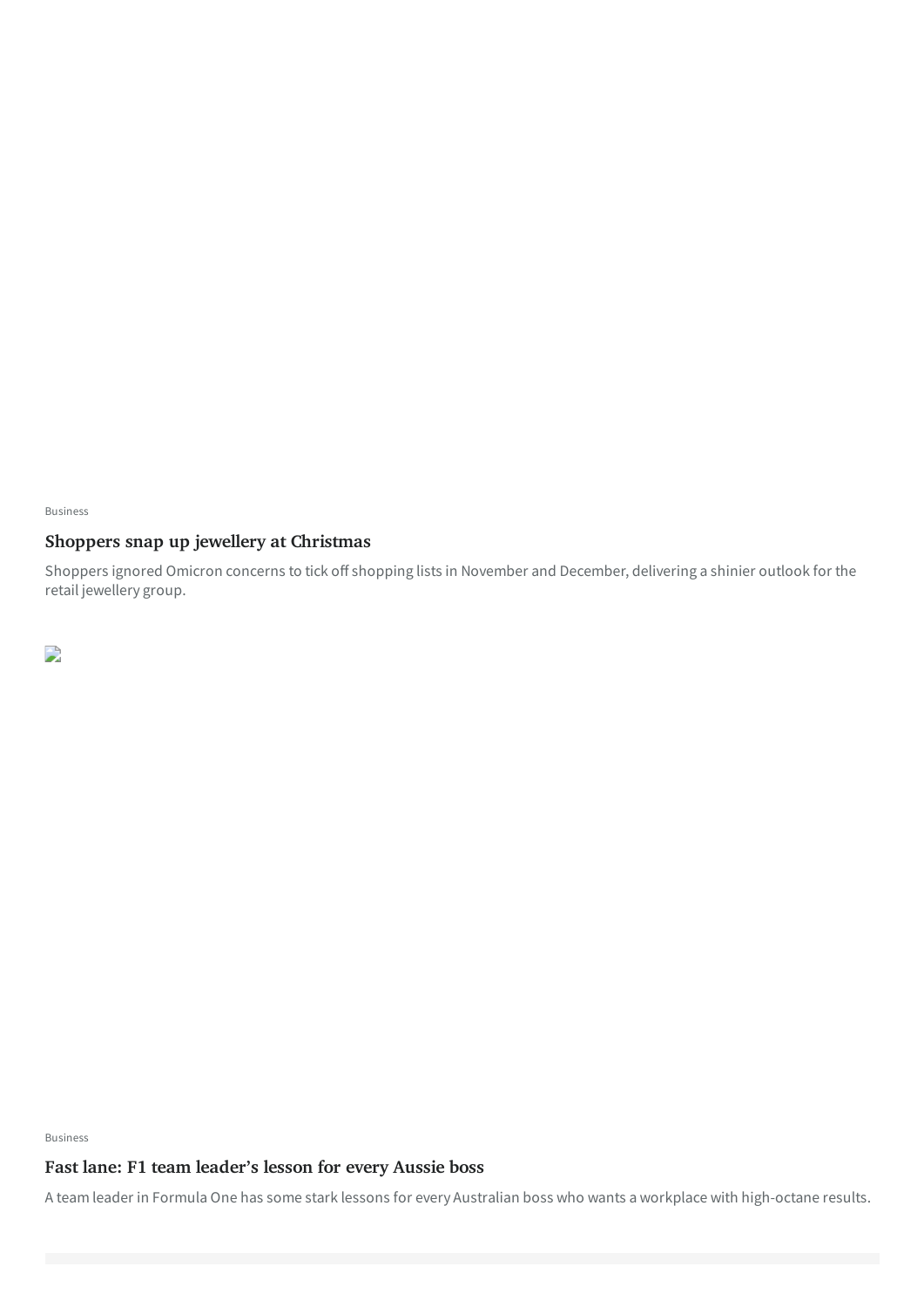| Good Afternoon George Recommended based on what you've read<br>D | $\overline{\phantom{a}}$                                           | D                                                                     |
|------------------------------------------------------------------|--------------------------------------------------------------------|-----------------------------------------------------------------------|
| Sport                                                            | <b>Tweed Heads</b>                                                 | <b>NSW Coronavirus News</b>                                           |
| Bold prediction for NRL's best<br>new signing                    | Couple 'overwhelmed' by<br>generosity in face of border<br>debacle | <b>Major change to NSW Covid</b><br>isolation rules; PCR test warning |
| $\Box$ 0                                                         | $\Box$ 0                                                           | $\Box$ 0                                                              |
| Promoted Content                                                 |                                                                    |                                                                       |

**[Adelaide](https://www.news.com.au/sponsored/1781955b7238e2535f2fbc4bce95a009/great-southern-migration-underway-as-smart-young-people-move-to-adelaide/) is the place to be in 2022**

#### **Trending now**

[Coronavirus](https://www.dailytelegraph.com.au/coronavirus)

**Covid NSW: Major changes to isolation rules [announced](https://dailytelegraph.com.au/coronavirus/covid-nsw-major-changes-to-isolation-rules-announced/news-story/3b933d55e36277fdad7f0962d246171a) Teleg...**

[Sport](https://www.dailytelegraph.com.au/sport)

**NRL 2022: Full player movement at every club and [SuperCoach](https://dailytelegraph.com.au/sport/nrl/supercoach-news/nrl-2022-full-player-movement-at-every-club-and-kfc-supercoach-nrl-implications/news-story/bdbe88e555ed17bb7211cd9813fd68cc) ...**



[Sport](https://www.dailytelegraph.com.au/sport)

**NSW's 10 best fish and chip shops [Telegraph](https://dailytelegraph.com.au/news/nsw/nsws-10-best-fish-and-chip-shops/news-story/ec5c39ab6619e9144f02e2163e65383c)**

**Ashes 2021-22: Pat [Cummins](https://dailytelegraph.com.au/sport/ashes-202122-follow-the-latest-news-from-the-australian-camp/news-story/a08ed4e8767b2d56ab45a862bf8d5004) says**



**How to tell if you have [Omicron](https://www.dailytelegraph.com.au/coronavirus/nsw-covid-how-to-tell-if-you-have-omicron-or-delta/news-story/7a9fd7d64d3c5bf5de4c99de3eebccf8) or Delta**

 $\Box$  80

**['Impossible':](https://www.dailytelegraph.com.au/coronavirus/covid19-hospitality-chiefs-want-a-relaxion-of-isolation-requirements/news-story/9c0e81ab25b27654d2b2341ab619e6c0) Hospitality calls for isolation rule changes**

 $\Box$  79



[Entertainment](https://www.dailytelegraph.com.au/entertainment) **Australian celebrities who underwent the biggest [transformat...](https://dailytelegraph.com.au/entertainment/sydney-confidential/the-celebrities-who-underwent-the-biggest-transformations-in-2021/news-story/bc794d36db540686b745b2e52df44ce0)**





## **Most commented**

**Boland takes best-ever figures in [spine-tingling](https://www.dailytelegraph.com.au/sport/cricket/ashes-2021-scott-bolands-debut-figures-highlights-wickets-australia-defeat-england/news-story/9822c2a55959198563008fe8774aa918) display**

■88

**Tuesday [Noticeboard](https://www.dailytelegraph.com.au/blogs/tim-blair/tuesday-noticeboard/news-story/a580eeb7532018764164b44dd80da615)**

**Perrottet pleads with [Queensland](https://www.dailytelegraph.com.au/coronavirus/plans-for-pcr-tests-to-be-used-for-international-and-domestic-travellers/news-story/f040dc20b45623a2028102ee3bd2fe4e) to scrap PCR tests**

 $\Box$  88

 $\Box$  87